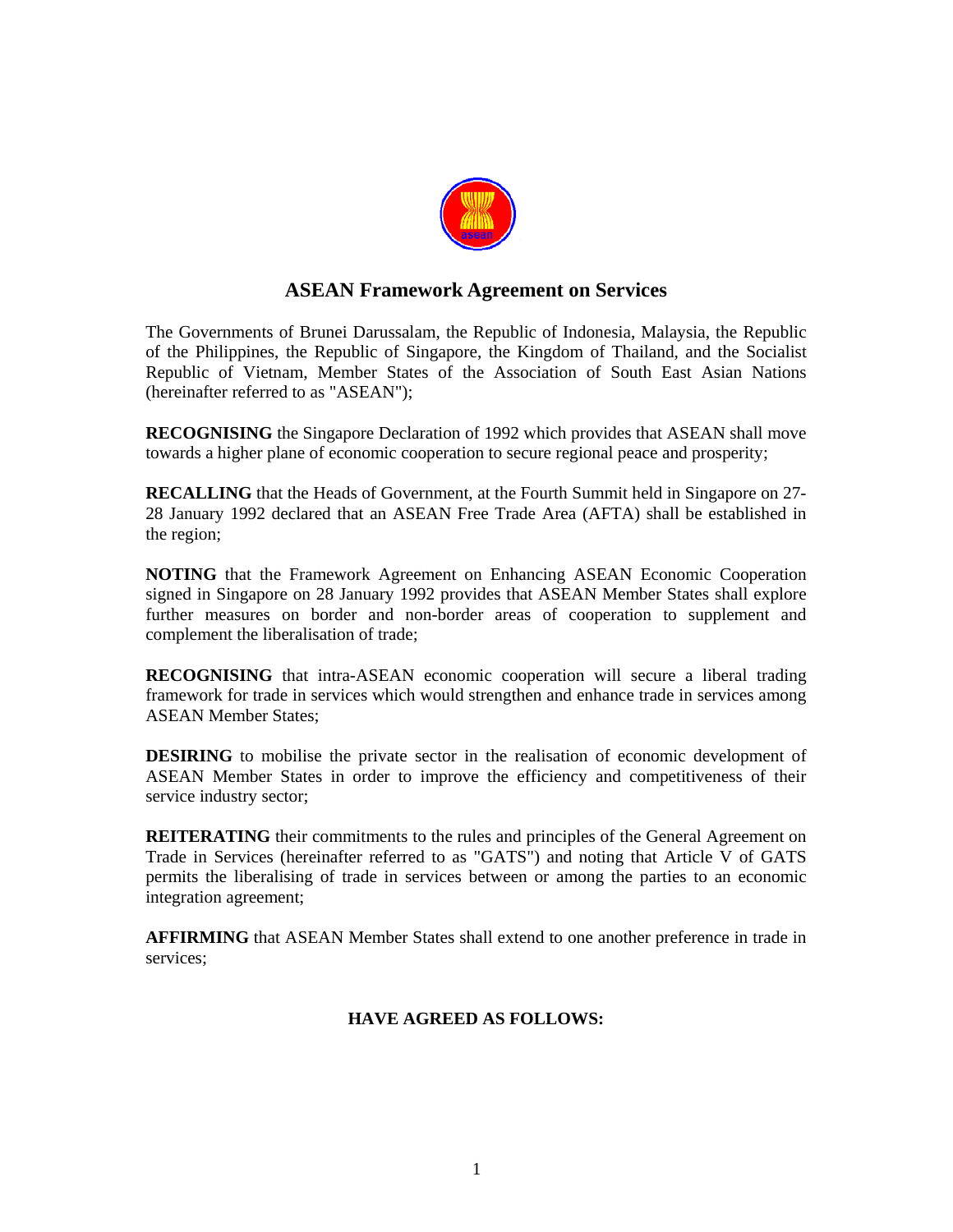#### **Article I : Objectives**

The objectives of the Member States under the ASEAN Framework Agreement on Services (hereinafter referred to as "this Framework Agreement") are:

- (a) to enhance cooperation in services amongst Member States in order to improve the efficiency and competitiveness, diversify production capacity and supply and distribution of services of their service suppliers within and outside ASEAN;
- (b) to eliminate substantially restrictions to trade in services amongst Member States; and
- (c) to liberalise trade in services by expanding the depth and scope of liberalisation beyond those undertaken by Member States under the GATS with the aim to realising a free trade area in services.

#### **Article II : Areas of Cooperation**

1. All Member States shall participate in the cooperation arrangements under this Framework Agreement. However, taking cognizance of paragraph 3 of Article I of this Framework Agreement on Enhancing ASEAN Economic Cooperation, two or more Member States may proceed first if other Member States are not ready to implement these arrangements.

2. Member States shall strengthen and enhance existing cooperation efforts in service sectors and develop cooperation in sectors that are not covered by existing cooperation arrangements, through inter alia:

- (a) establishing or improving infrastructural facilities;
- (b) joint production, marketing and purchasing arrangements;
- (c) research and development; and
- (d) exchange of information.

3. Member States shall identify sectors for cooperation and formulate Action Plans, Programmes and Understandings that shall provide details on the nature and extent of cooperation.

#### **Article III : Liberalisation**

Pursuant to Article 1 (c), Member States shall liberalise trade in services in a substantial number of sectors within a reasonable time-frame by:

- (a) eliminating substantially all existing discriminatory measures and market access limitations amongst Member States; and
- (b) prohibiting new or more discriminatory measures and market access limitations.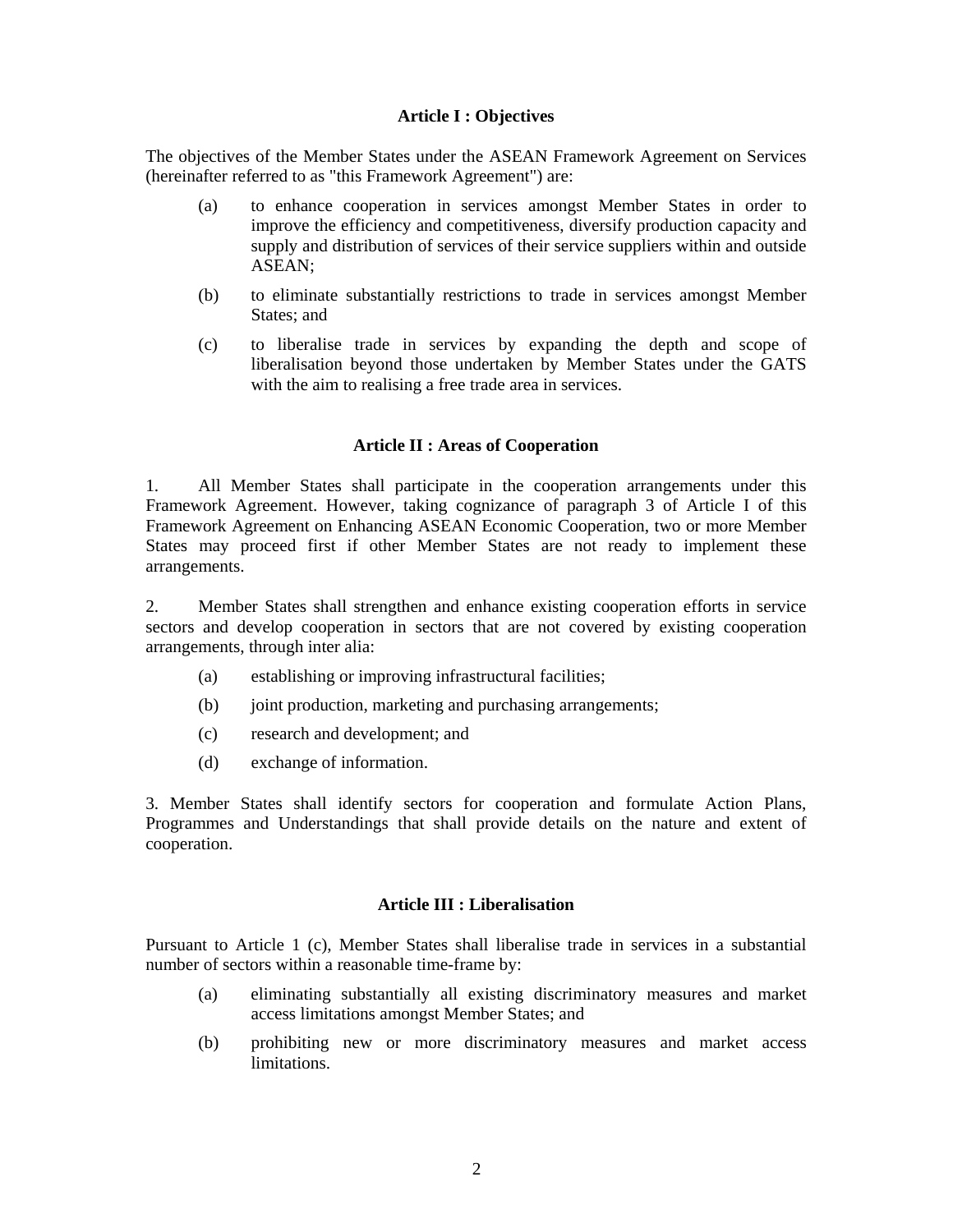## **Article IV : Negotiation of Specific Commitments**

1. Member States shall enter into negotiations on measures affecting trade in specific service sectors. Such negotiations shall be directed towards achieving commitments which are beyond those inscribed in each Member State's schedule of specific commitments under the GATS and for which Member States shall accord preferential treatment to one another on an MFN basis.

2. Each Member State shall set out in a schedule, the specific commitments it shall undertake under paragraph 1.

3. The provisions of this Framework Agreement shall not be so construed as to prevent any Member State from conferring or according advantages to adjacent countries in order to facilitate exchanges limited to contiguous frontier zones of services that are both locally produced and consumed.

#### **Article V : Mutual Recognition**

1. Each Member State may recognise the education or experience obtained, requirements met, or licenses or certifications granted in another Member State, for the purpose of licensing or certification of service suppliers. Such recognition may be based upon an agreement or arrangement with the Member State concerned or may be accorded autonomously.

2. Nothing in paragraph 1 shall be so construed as to require any Member State to accept or to enter into such mutual recognition agreements or arrangements.

## **Article VI : Denial of Benefits**

The benefits of this Framework Agreement shall be denied to a service supplier who is a natural person of a non-Member State or a juridical person owned or controlled by persons of a non-Member State constituted under the laws of a Member State, but not engaged in substantive business operations in the territory of Member State(s)

## **Article VII : Settlement of Disputes**

1. The Protocol on Dispute Settlement Mechanism for ASEAN shall generally be referred to and applied with respect to any disputes arising from, or any differences between Member States concerning the interpretation or application of, this Framework Agreement or any arrangements arising therefrom.

2. A specific dispute settlement mechanism may be established for the purposes of this Framework Agreement which shall form an integral part of this Framework Agreement.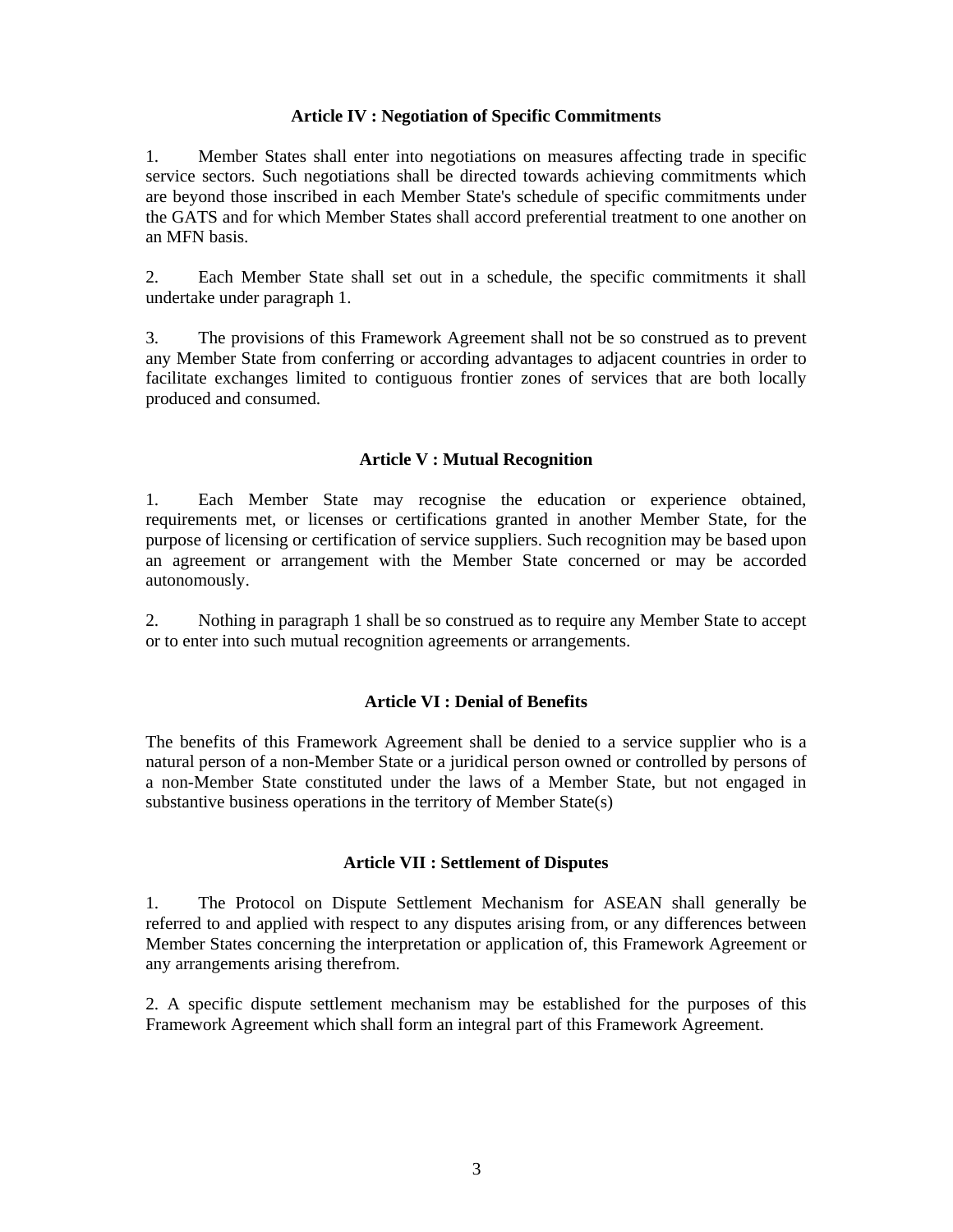# **Article VIII : Supplementary Agreements or Arrangements**

Schedules of specific commitments and Understandings arising from subsequent negotiations under this Framework Agreement and any other agreements or arrangements, Action Plans and Programmes arising thereunder shall form an integral part of this Framework Agreement.

## **Article IX : Other Agreements**

1. This Framework Agreement or any action taken under it shall not affect the rights and obligations of the Member States under any existing agreements to which they are parties.

2. Nothing in this Framework Agreement shall affect the rights of the Member States to enter into other agreements not contrary to the principles, objectives and terms of this Framework Agreement.

3. Upon the signing of this Framework Agreement, Member States shall promptly notify the ASEAN Secretariat of any agreements pertaining to or affecting trade in services to which that Member is a signatory.

# **Article X : Modification of Schedules of Specific Commitments**

1. A Member State may modify or withdraw any commitment in its schedule of specific commitments, at any time after three years from the date on which that commitment entered into force provided:

- (a) that it notifies other Member States and the ASEAN Secretariat of the intent to modify or withdraw a commitment three months before the intended date of implementation of the modification or withdrawal; and
- (b) that it enters into negotiations with an affected Member State to agree to necessary compensatory adjustment.

2. In achieving a compensatory adjustment, Member States shall ensure that the general level of mutually advantageous commitment is not less favourable to trade than that provided for in the schedules of specific commitments prior to such negotiations.

3. Compensatory adjustment shall be made on an MFN basis to all other Member States.

4. The SEOM with the endorsement of the AEM may draw up additional procedures to give effect to this Article.

## **Article XI : Institutional Arrangements**

1. The SEOM shall carry out such functions to facilitate the operation of this Framework Agreement and further its objectives, including the Organisation of the conduct of negotiations, review and supervision of the implementation of this Framework Agreement.